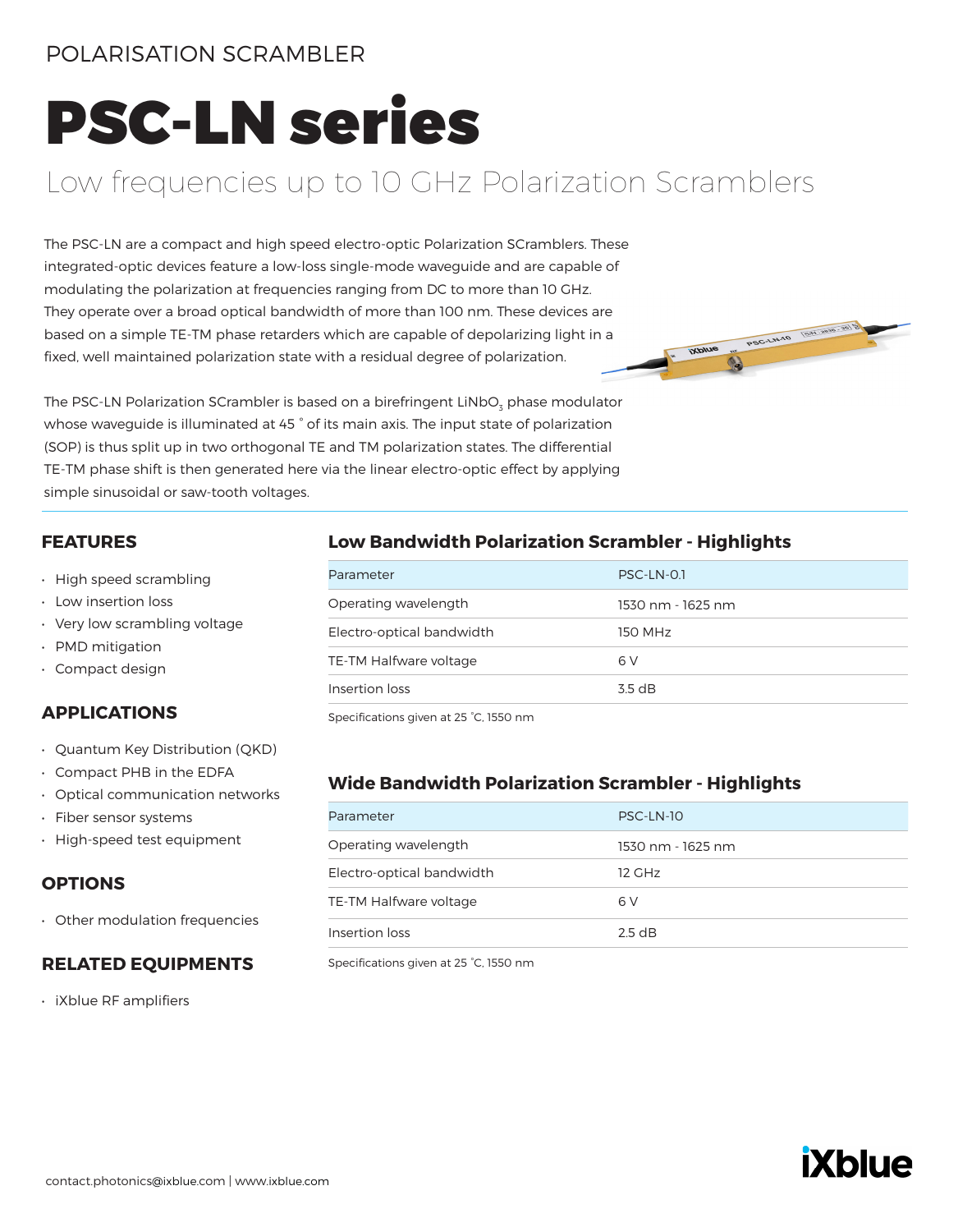# POLARIZATION SCRAMBLER | **PSC-LN-SERIES** | 2/4

# PSC-LN-0.1 200 MHz Polarization SCrambler

#### **Electrical Characteristics**

| Parameter                 | Symbol              | Condition                     | Min | Typ    | Max                      | Unit |
|---------------------------|---------------------|-------------------------------|-----|--------|--------------------------|------|
| Electro-optical bandwidth |                     |                               | 150 | 200    |                          | MHz  |
| TE-TM Halfware voltage    | $V\pi_{RF,50\,kHz}$ | 1 x $\rm V\pi_{_{RF50\,kHz}}$ |     |        |                          |      |
| RF input impedance        | $E_{\text{in-RF}}$  | ۰                             |     | 10 000 | $\overline{\phantom{a}}$ |      |

#### **Optical Characteristics**

| Parameter                   | Symbol                   | Condition                  | <b>Min</b>               | Typ                          | Max                      | Unit |
|-----------------------------|--------------------------|----------------------------|--------------------------|------------------------------|--------------------------|------|
| Crystal                     | $\overline{\phantom{a}}$ | $\overline{\phantom{a}}$   |                          | Lithium Niobate X-Cut Y-Prop |                          |      |
| Waveguide process           | $\overline{\phantom{a}}$ | $\overline{\phantom{a}}$   | Ti diffusion             |                              |                          |      |
| Operating wavelength        | Λ                        | $\overline{\phantom{a}}$   | 1530                     | 1550                         | 1625                     | nm   |
| Insertion loss              | IL                       | Without optical connectors | $\sim$                   | 3.5                          | 4                        | dB   |
| Polarization dependent loss | <b>PDL</b>               | $\overline{\phantom{m}}$   | $\overline{\phantom{a}}$ | $\overline{\phantom{a}}$     |                          | dB   |
| Optical return loss         | ORL                      | $\overline{\phantom{a}}$   | -40                      | -45                          | $\overline{\phantom{a}}$ | dB   |

All specifications given at 25 °C, 1550 nm, unless differently specified.

#### **Absolute Maximum Ratings**

Stresses in excess of the absolute maximum ratings can cause permanent damage to the device. These are absolute stress ratings only. Functional operation of the device is not implied at these or any other conditions in excess of those given in the operational sections of the data sheet. Exposure to absolute maximum ratings for extended periods can adversely affect device reliability.

| Parameter                | Symbol    | Min    | Max   | Unit   |
|--------------------------|-----------|--------|-------|--------|
| Modulation voltage range | $EV_{in}$ | $-20$  | $+20$ |        |
| Optical input power      | OP.       | $\sim$ | 20    | dBm    |
| Operating temperature    | OT        |        | +70   |        |
| Storage temperature      |           | -40    | $+85$ | $\sim$ |
|                          |           |        |       |        |

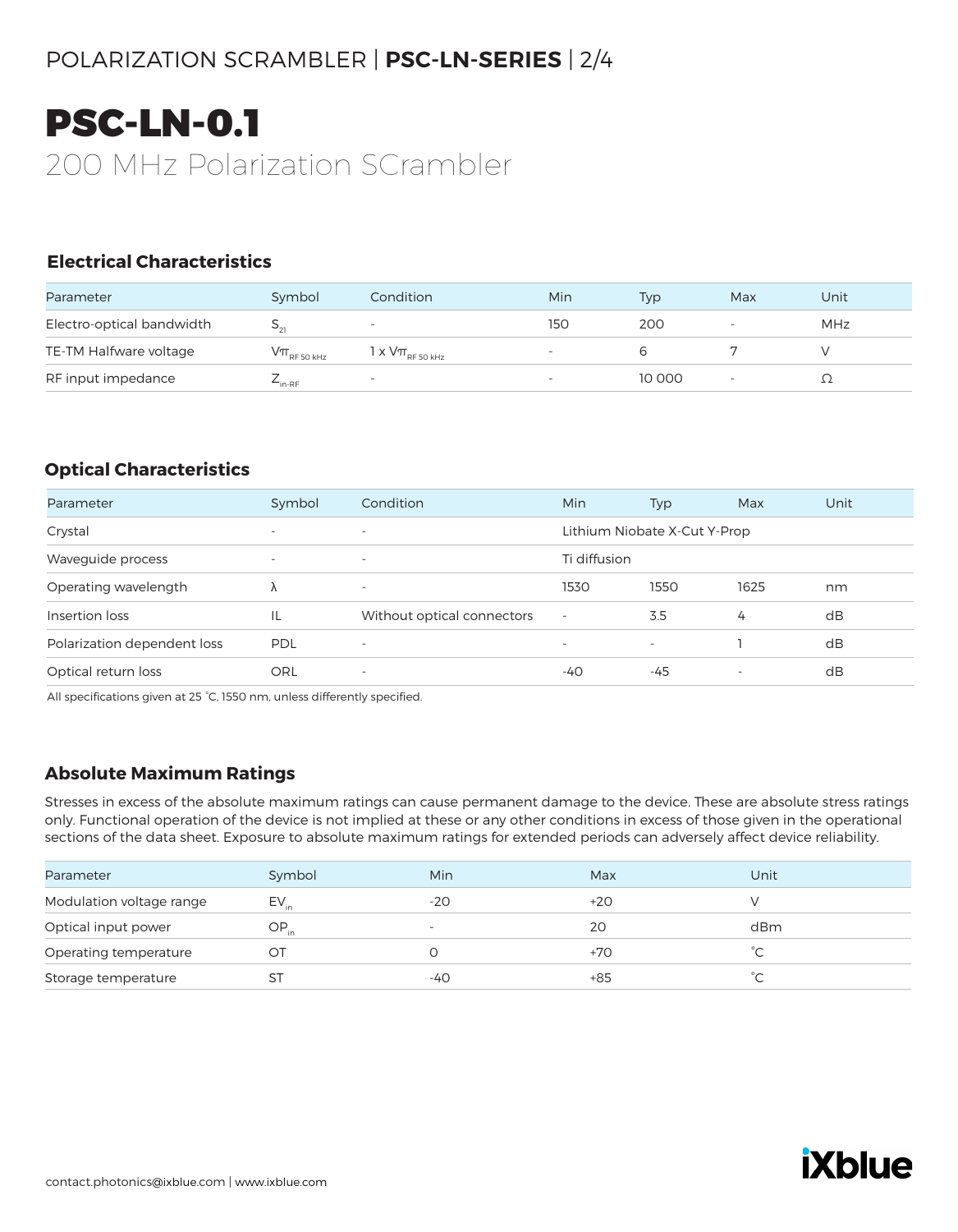# POLARIZATION SCRAMBLER | **PSC-LN-SERIES** | 3/4

# PSC-LN-10 10 GHz Polarization SCrambler

#### **Electrical Characteristics**

| Parameter                 | Symbol             | Condition                                                                               | <b>Min</b>               | <b>Typ</b> | Max                      | Unit       |
|---------------------------|--------------------|-----------------------------------------------------------------------------------------|--------------------------|------------|--------------------------|------------|
| Electro-optical bandwidth | $S_{21}$           | From 2 GHz                                                                              | 10                       | 12         | $\overline{\phantom{0}}$ | <b>GHz</b> |
| Ripple $S_{21}$           | $\Delta S_{21}$    | $\overline{\phantom{0}}$                                                                | $\overline{\phantom{0}}$ | O.5        |                          | dB         |
| Electrical return loss    | $5^{\prime}$       | $\overline{\phantom{0}}$                                                                | $\overline{\phantom{a}}$ | $-17$      | $-14$                    | dB         |
| TE-TM Halfware voltage    | $\nabla \pi R F$   | 1 x $\mathsf{V}\pi_{\scriptscriptstyle\mathrm{RF}\,50\,\scriptscriptstyle\mathrm{kHz}}$ | $\overline{\phantom{a}}$ | 6          |                          |            |
| Impedance matching        | $L_{\text{in-RF}}$ | $\overline{\phantom{a}}$                                                                |                          | 50         | $\overline{\phantom{0}}$ |            |

#### **Optical Characteristics**

| Parameter            | Symbol                   | Condition                  | <b>Min</b>   | <b>Typ</b>                   | Max  | Unit |
|----------------------|--------------------------|----------------------------|--------------|------------------------------|------|------|
| Crystal              | $\overline{\phantom{a}}$ | $\overline{\phantom{a}}$   |              | Lithium Niobate X-Cut Y-Prop |      |      |
| Waveguide process    | $\overline{\phantom{a}}$ | $\overline{\phantom{a}}$   | Ti diffusion |                              |      |      |
| Operating wavelength |                          | $\overline{\phantom{a}}$   | 1530         | 1550                         | 1625 | nm   |
| Insertion loss       | IL                       | Without optical connectors | $\sim$       | 2.5                          | 3.5  | dB   |
| Optical return loss  | <b>ORL</b>               | $\overline{\phantom{a}}$   | -40          | -45                          |      | dB   |

All specifications given at 25 °C, 1550 nm, unless differently specified.

#### **Absolute Maximum Ratings**

Stresses in excess of the absolute maximum ratings can cause permanent damage to the device. These are absolute stress ratings only. Functional operation of the device is not implied at these or any other conditions in excess of those given in the operational sections of the data sheet. Exposure to absolute maximum ratings for extended periods can adversely affect device reliability.

| Parameter             | Symbol    | Min                      | Max   | Unit                |
|-----------------------|-----------|--------------------------|-------|---------------------|
| RF input power        | EP.       | $\overline{\phantom{0}}$ | 28    | dBm                 |
| Optical input power   | $OP_{in}$ | $\overline{\phantom{0}}$ | 20    | dBm                 |
| Operating temperature | OT        |                          | +70   |                     |
| Storage temperature   | SТ        | $-40$                    | $+85$ | $\hat{\phantom{a}}$ |
|                       |           |                          |       |                     |